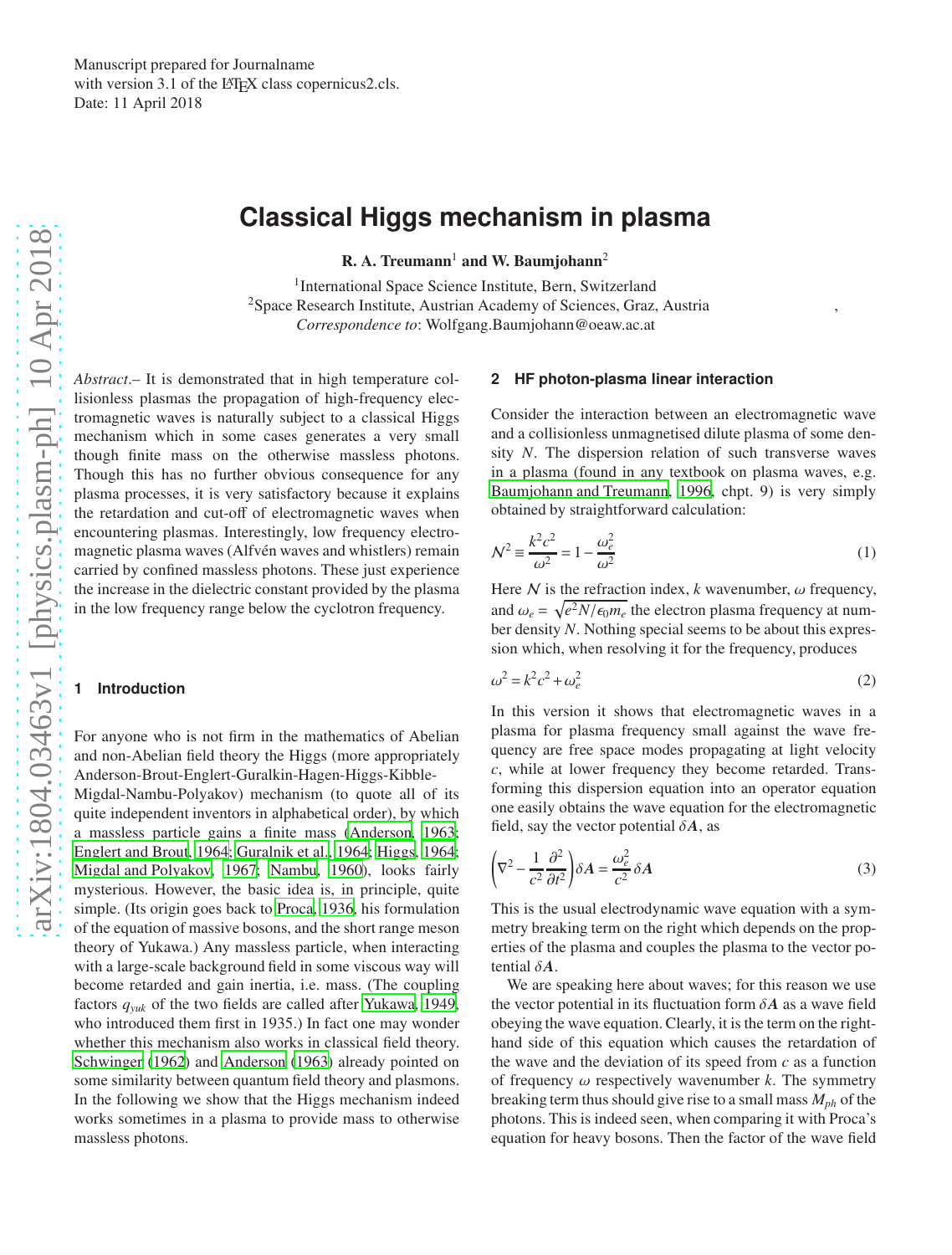on the right should be equal to some yukawa-coupling constant *qyuk* times the so far unknown background field. This term gives the ratio of the photon momentum to the quantum of action

$$
\frac{\omega_e}{c} = \frac{M_{ph}c}{\hbar} \quad \text{or} \quad M_{ph} = \frac{\hbar\omega_e}{c^2} \tag{4}
$$

Clearly the photon mass induced by the presence of the plasma is rather small. It is of the order of the energy contained in one Langmuir plasmon  $\hbar \omega_e$  and, for high wave frequencies, does not count at all. It comes into play only at wave frequencies  $\omega \gtrsim \omega_e$  close to the plasma frequency where the photons due to the gain in mass are strongly retarded, assuming long wavelengths and finally cannot penetrate deeper into the plasma. This brings up the question for the field which is responsible for the symmetry breaking term, and what is the coupling coefficient which couples the fluctuating wave field to the massive plasma field. Both these questions can, in the case of the plasma, quite easily be answered.

To this end we need to find the wave equation of the massive plasma field (which by the Higgs assumption is not massless but, in contrast to the gauge field, carries a mass). This means, we must derive the above wave equation under the assumption of an interaction between the plasma and the massless electromagnetic field. This is done when realising that the interaction between the plasma and the photon field implies the presence of an induction current. The wave equation then assumes the general form

$$
\left(\nabla^2 - \frac{1}{c^2} \frac{\partial^2}{\partial t^2}\right) \delta A = -\mu_0 \delta J \tag{5}
$$

where  $\delta \mathbf{J} = -e\delta(N\mathbf{u})$  is the induced current. It is carried by electrons of charge <sup>−</sup>*<sup>e</sup>* moving with bulk velocity *<sup>u</sup>* against the ions under the action of the wave potential field  $\delta A$ . This equation can formally be written

$$
\left(\nabla^2 - \frac{1}{c^2} \frac{\partial^2}{\partial t^2}\right) \delta A = q_{yuk} H_0 \delta A \tag{6}
$$

when introducing the Yukawa coupling constant. Here  $H_0$  is the large homogeneous and constant non-fluctuating value of the classical Higgs field which is coupled to the fluctuations of the gauge field δ*A* through *qyuk*.

What concerns the plasma dynamics, it suffices to consider the electron fluid equations in their linearised form which is the only version which leads to a wave equation for the massive electron fluid, assuming quasi-neutrality. These are the continuity, electron momentum conservation, and Poisson's equation taken in the radiation gauge. Expanding all quantities into background and fluctuations, we have  $N =$  $N_0 + \delta N$ ,  $\mathbf{u} = \mathbf{u}_0 + \delta \mathbf{u}$ ,  $\mathbf{u} = 0$ . We allow for a finite temperature of the electrons  $T_e = m_e v_e^2 / 2$ , with electron thermal velocity *ve*, which leads to a finite pressure gradient in the electron momentum equation. As is well known, all linearised equations can be reduced to a wave equation, for instance for the density fluctuation, given as

$$
\left(\nabla^2 - \frac{1}{v_e^2} \frac{\partial^2}{\partial t^2}\right) \delta N = \frac{\omega_e^2}{v_e^2} \delta N \text{ where } \omega_e^2 = \frac{e^2 N_0}{\epsilon_0 m_e} \tag{7}
$$

is the plasma frequency with respect to the background density  $N_0$ . This equation is the wave field equation of the massive field fluctuations which interact with the massless photon field, just what is required in the classical Abelian theory of the Higgs mechanism. The coupling, on the other hand, is provided by the current term in the photon field equation. It is, however, seen already that the average background field which will provide the mass term in the otherwise massless field equation, is in this case the average density field  $H_0 = N_0$ . Since this is large, while all other fluctuation fields  $\delta N$ ,  $\delta u$ ,  $\delta A$  are small fluctuating quantities, all second order terms in the fluctuations can be neglected. Then only terms containing linear fluctuations and the zero-order massive field term  $N_0$  will be retained and survive.

Following this procedure in the calculation of the current fluctuation in the photon field wave equation, we have  $\partial_t \delta \mathbf{J} =$  $-eN_0\partial_t\delta\mathbf{u}$ , and we can use the electron momentum to express the time derivative of the velocity fluctuation (for generality including the adiabatic index  $\gamma$ )

$$
\partial_t \delta u = -\frac{e}{m_e} \delta E - \frac{\gamma T_e}{m_e N_0} \nabla \delta N \tag{8}
$$

Combining with Poissons equation  $\nabla \cdot \delta E = -(e/\epsilon_0) \delta N$  and taking the time derivative of the wave field equation in order to produce the time derivative of the current on its right, we find

$$
\mu_0 \partial_t \delta \mathbf{J} = -\left[\frac{e^2 N_0}{m_e} \mu_0 + \frac{\gamma T_e}{m_e c^2} \nabla^2\right] \partial_t \delta A \tag{9}
$$

Finally, inserting this into the photonic wave field equation and rearranging yields the wanted result which even contains a small thermal correction term which usually plays no role:

$$
\left[\nabla^2 - \frac{1}{c^2} \left(1 - \frac{\gamma v_e^2}{c^2}\right)^{-1}\right] \delta A = \frac{\omega_e^2}{c^2} \left(1 - \frac{\gamma v_e^2}{c^2}\right)^{-1} \delta A \tag{10}
$$

The quantity which contains the large stationary massive background field, which in this case the photons have interacted with, is the density field  $N_0$  of the plasma itself. By the massive wave equation, the density is subject to fluctuations. However, the coupling with  $N_0$  is the crucial action of the massive field because like in the quantum Higgs mechanism it is the agent which generates the mass on the photons.

What remains is the determination of the yukawa coupling coefficient for the two fields  $N_0$ , the large and on the fluctuation scale homogeneous background field, and the electromagnetic fluctuation field  $\delta A$ . This is simple matter as it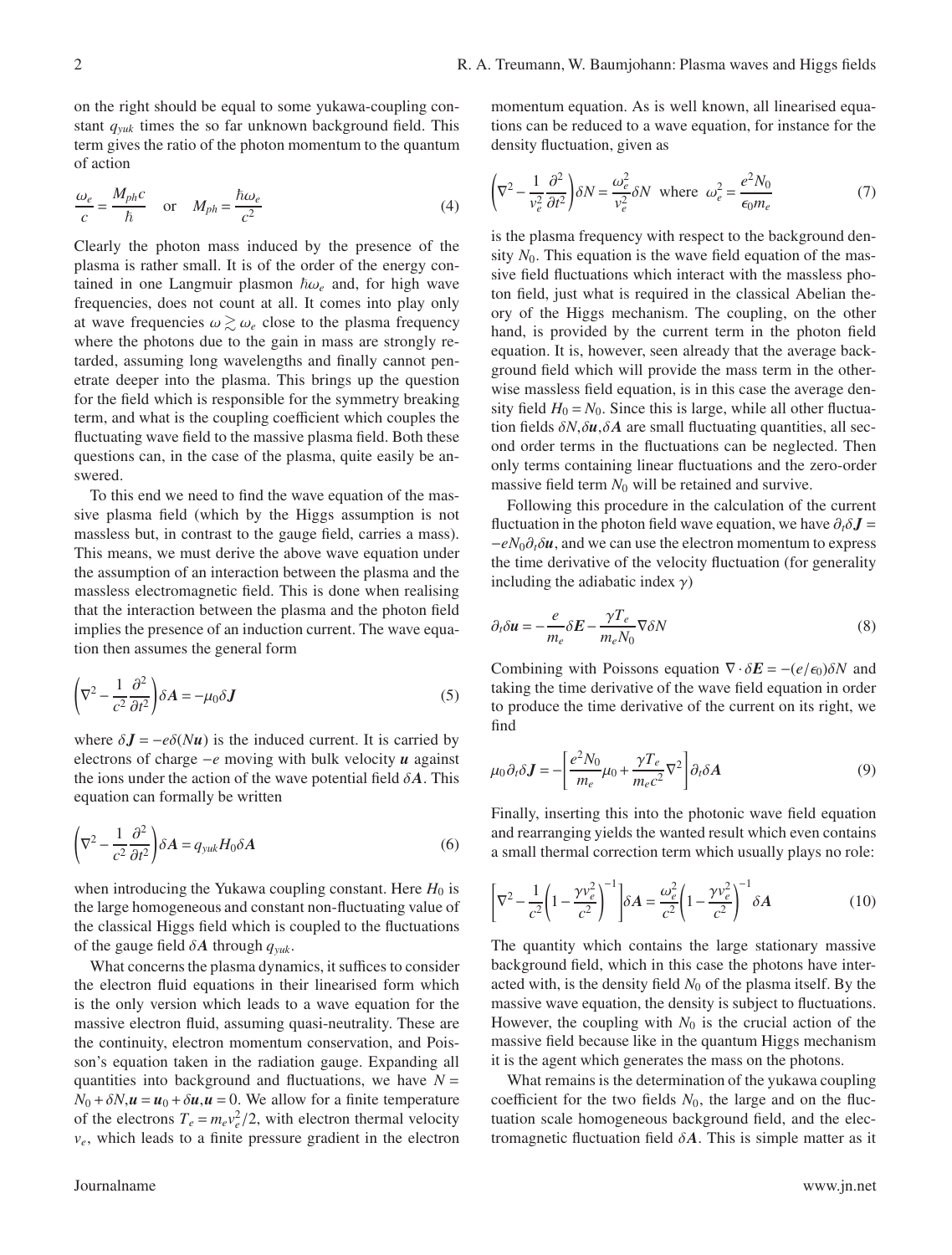can be read directly from the right-hand side of the last expression. When neglecting the thermal correction term which anyway is very close to unity, we find

$$
q_{yuk} = \frac{e^2}{\epsilon_0 m_e c^2} = \frac{e^2 \mu_0}{m_e} = \frac{a_0}{\epsilon_0} \approx 3 \times 10^{-14} \text{ m}
$$
 (11)

Here  $a_0$  is the classical electron radius. This term contains only natural constants and thus is a constant itself. However, by coupling to the photon field, together with the plasma response, which is contained in the plasma frequency, it gives rise to the small but finite photon mass

$$
M_{ph} \approx 7 \times 10^{-47} \frac{N_0 \,\mathrm{[m^{-3}]}}{10^6} \text{ kg}
$$
 (12)

which is otherwise completely determined by the background density field *N*<sup>0</sup> which enters the plasma frequency. This mass gives rise to the deviation of the dispersion curve from a straight line of slope *c* and the retardation of the low frequency/low energy photons near the plasma frequency by kind of a friction the photons experienced in the homogeneous stationary density field. This is exactly the effect which the Higgs field plays in quantum field theory, applied here to a plasma in interaction with free space electromagnetic waves in classical electrodynamics.

In order to prevent a misconception, it may be important at this place to note that the photon mass as determined here, is *not a universal rest mass* of the photons. There have been attempts in the past to find such a mass from observation of magnetic scintillations and plasma waves. These are highly questionable. *Photons not in interaction* with some (Higgs) field *remain massless.*

The mass as determined above is the consequence of the interaction of the particular photons when passing across a plasma. Only as long as they interact, they carry it, and its precise value is determined by the Higgs field and the yukawa-coupling constant which, similar to field theory, determines the strength of the interaction. To be quite clear, this means that the photons of an electromagnetic wave which passes a plasma are indeed heavy, but they carry mass only as long as they interact with the plasma. The value of this mass depends on the density field *N*<sup>0</sup> and the yukawa-coupling constant, which may be different for different ways of interaction as for instance in the presence of a magnetic field as shown below. In contrast, in field theory like weak interaction the photons are permanently interacting with the Higgs field to become and remain heavy as long as they interact, and only during this period they are measured as the known heavy bosons. In the absence of weak interaction they do not exist respectively remain massless. From that point of view, photonic mass is a temporary property which is maintained by the continuation of the interaction with the available Higgs field.

Identification of the Higgs field in plasma with the density field  $N_0$  is rather satisfactory. In contrast to quantum field theory, however, it makes little sense to ask for a quartic poten-

tial of the kind  $\Phi(N) - \Phi(0) = \alpha N^4 - 2\beta N^2$  of which the stationary Higgs field would be derived as its minimum state at  $N_0 = \sqrt{\beta/\alpha}$ . In plasma the density is a real measurable quantity, which liberates us from any further inquiry.

# **3 Plasma in external magnetic field**

Including an external quasi-stationary magnetic field complicates the calculation but leads to similar results. In this case a high-frequency electromagnetic wave in interaction with the plasma splits into two different polarisations, known as L-O and R-X modes in parallel or perpendicular propagation, respectively, with smooth transitions for increasing propagation angle. For our purposes restricting to parallel propagation, the R-L dispersion relation can be cast into the common form

$$
\mathcal{N}^2 = 1 - \frac{\omega_e^2}{\omega(\omega \mp \omega_{ce})}
$$
(13)

where the upper (lower) sign refers to R (L) modes, and  $\omega_{ce} = eB/m_e$  is the electron cyclotron frequency in the magnetic field of strength *B*. this dispersion relation shows that for parallel propagation the two modes become cut off at long wavelengths  $k \rightarrow 0$  and finite cut-off frequencies

$$
\omega_{co}^{\pm} = \frac{1}{2} \left[ (\omega_{ce}^2 + \omega_e^2)^{\frac{1}{2}} \pm \omega_{ce} \right]
$$
 (14)

One may immediately conclude from this fact that the photons have attained an irreducible finite mass in the interaction with the plasma of the order of

$$
M_{R,L} = \frac{\hbar \omega_{co}^{\pm}}{c^2} \tag{15}
$$

Moreover, the field the photons of the R-L modes interact with is now a combination of the homogeneous background density field *N*<sup>0</sup> and the external homogeneous magnetic field  $B_0$ , because these are the large macroscopic constant fields which enter the interaction of the massive plasma fields  $δN, δA$  with  $N = N_0 + δN$ ,  $\mathbf{B} = \mathbf{B}_0 + δ\mathbf{B}$  and  $\mathbf{B} = \nabla \times A$ ,  $\mathbf{E} =$  $-\partial_t A$ , $E_0 = 0$ . Since one may in addition assume that in the stationary thermodynamic equilibrium case the plasma will be in pressure balance between the thermal and magnetic pressure (a condition which might not necessarily be valid, however), the relation between  $B_0$  and  $N_0$  becomes  $B_0 = \sqrt{2\mu_0 N_0 T}$ , where *T* = const is the thermodynamic equilibrium temperature. It is not necessary here to again derive the wave equation for the massive plasma field. This is simple though more complicated by the fact that the external magnetic field is to be included. This equation is not necessary here; it suffices to identify the stationary (on the temporal and spatial scale of the electromagnetic wave  $\delta A$ ) the stationary classical Higgs field which leads to attribute the photon mass.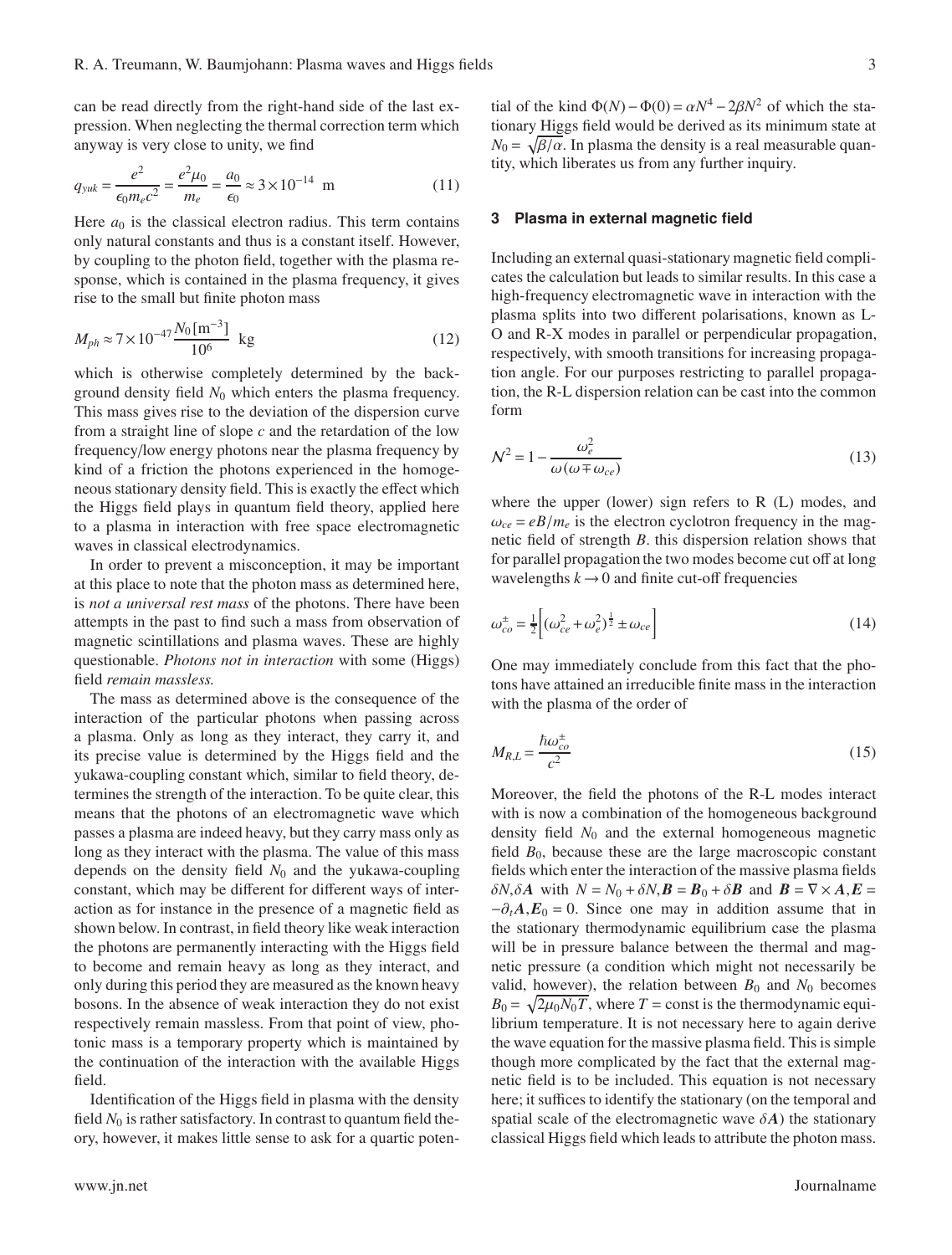Manipulating on the above dispersion relation and interpreting it as an operator equation as done before, it can be cast into the approximate wave equation for the photon field

$$
\left[\nabla^2 - \left(c^2 - \frac{\alpha}{2}V_{Ae}^2\right)^{-1} \frac{\partial^2}{\partial t^2}\right] \delta A = \frac{\omega_e^2}{c^2} \left(1 + \frac{\alpha}{2} \frac{\omega_{ce}}{\omega_e}\right) \delta A
$$

where  $\alpha = 1,3$  for (R, L)-waves respectively, and  $V_{Ae}$  $B_0/\sqrt{\mu_0 m_e N_0}$  is the electron-Alfvén (or whistler) speed. Thus in this case the Higgs field is a more complicated combination of both,  $N_0$  and  $B_0$ , and the Yukawa coupling constant is a variation of the former by the presence of the magnetic field. Up to a small numerical difference which has its origin in the simplifications made in deriving the above wave equation, the photon mass obtained from this expression is the one inferred above from the dispersive cut-offs.

The important point here is that the plasma provides the homogeneous large equilibrium value for the classical Higgs field which is responsible for the generation of a finite photon mass by retarding the photons in the interaction process and adding inertia to them. Hence, the Higgs mechanism is quite a general mechanism which is also present in classical systems as the interaction of photons with the reactive plasma in classical electrodynamics. Interestingly, this interaction also causes another effect, viz. the increase of the equilibrium dielectric constant of the plasma. This becomes clearer when investigating Alfvén waves in the following section. There the effect of the plasma is solely in the modification of the dielectric constant, while no photon mass is produced. This can be considered as the propagation of alfvénic massless fluctuations on the massive bulk plasma background field.

#### **4 No massive alfvénic photons**

One may be tempted to apply the same reasoning to Alfvén waves in an attempt to attribute an alfvénic photon mass to the photons which carry Alfvén waves. This turns out not to be true, as can be easily shown. In spite of their confinement to the plasma, alfvénic photons remain massless.

The Alfvén wave is the non-resonant low-frequency branch of the electromagnetic ion-cyclotron mode. Kinetic plasma theory yields the dispersion relation of the latter

$$
\mathcal{N}^2 \equiv \frac{k^2 c^2}{\omega^2} = 1 - \frac{1}{2} \frac{\omega_i^2}{\omega} \left( \frac{1}{\omega - \omega_{ci}} + \frac{1}{\omega + \omega_{ci}} \right)
$$
(16)

which, for  $\omega \ll \omega_{ci} = eB_0/m_i$  the ion-cyclotron frequency in an ambient mean field  $B_0$  and  $\omega_i = e \sqrt{N_0/m_i \epsilon_0}$  the ion plasma frequency for an average quasi-neutral particle number density  $N_0$ , immediately yields if only the non-resonant part is considered

$$
\mathcal{N}^2 = 1 + \frac{\omega_i^2}{\omega_{ci}^2}, \quad \text{with} \quad \frac{\omega_i^2}{\omega_{ci}^2} = \frac{c^2}{V_A^2} \tag{17}
$$

and  $V_A = B_0 / \sqrt{\mu_0 m_i N_0}$  the Alfvén speed. This is the general (bulk) Alfvén dispersion relation

$$
\omega^2 = \frac{k^2 V_A^2}{1 + V_A^2/c^2}
$$
\n(18)

where the usually neglected unity on the right hand side of the former equation has still been retained. It shows that the phase speed of the Alfvén wave is subluminal in particular for all physical group velocities  $V_A < c$  for which the velocity ratio in the denominator can and is usually neglected. Of course, the Alfvén wave dispersion relation can be much easier derived from a simple one-dimensional fluid approach as was done first by [Alfvén \(1942\)](#page-4-10) in his seminal discovery paper.

However, the Alfvén wave in this frequency and wavenumber range  $k < 2\pi/r_{ci}$ , with  $r_{ci} = v_i/\omega_{ci}$  the thermal ion gyroradius and  $v_i = \sqrt{2T_i/m_i}$  the ion thermal speed at ion temperature  $T_i$ , is a genuinely electromagnetic wave, in this form not being subject to an electrostatic potential. Another condition is that the wavelength is shorter than the size *L* of the plasma or curvature radius *R* of the ambient magnetic field, which yields *kL*,*kR* < 1. This fact indicates that its photons cannot have zero mass but, when interacting with the plasma, attain a finite mass, and it must also be this mass which allows them to enter the otherwise ideally conducting plasma deep into its bulk at any of its frequencies  $\omega$ . Any massless photons could penetrate the plasma at most up to the electron skin depth  $\lambda_e = c/\omega_e$ . This is a very interesting fact because it poses the question, in which way the massless photons of the electromagnetic wave have become loaded with mass until becoming a slow subluminal Alfvén wave which, because of its finite mass, propagates without any restriction inside the ideally conducting plasma.

Usually this question is neglected and simply answered as that the plasma co-oscillates with the wave thus making the wave heavy. This answer is, however, not satisfactory because it does not explain how a co-oscillation of the plasma makes photons heavy, nor does it explain why photons can propagate at all in an ideal conductor which is by no means subject to any superconducting properties.

From the viewpoint of electrodynamics, Alfvén waves are simple electromagnetic waves. The free space equation applying to them is thus the wave equation

$$
\left(\nabla^2 - \frac{1}{c^2} \frac{\partial^2}{\partial t^2}\right) \delta A = 0
$$
\n(19)

where *A* is the vector potential which satisfies various conditions like  $\nabla \times A = B$ . However, comparing with the Alfvén dispersion relation and interpreting the frequency and wave number as operators, the wave equation for the Alfvén wave is cast into

$$
\left[\nabla^2 - \frac{1}{c^2} \left(1 + \frac{c^2}{V_A^2}\right) \frac{\partial^2}{\partial t^2}\right] \delta A = 0
$$
\n(20)